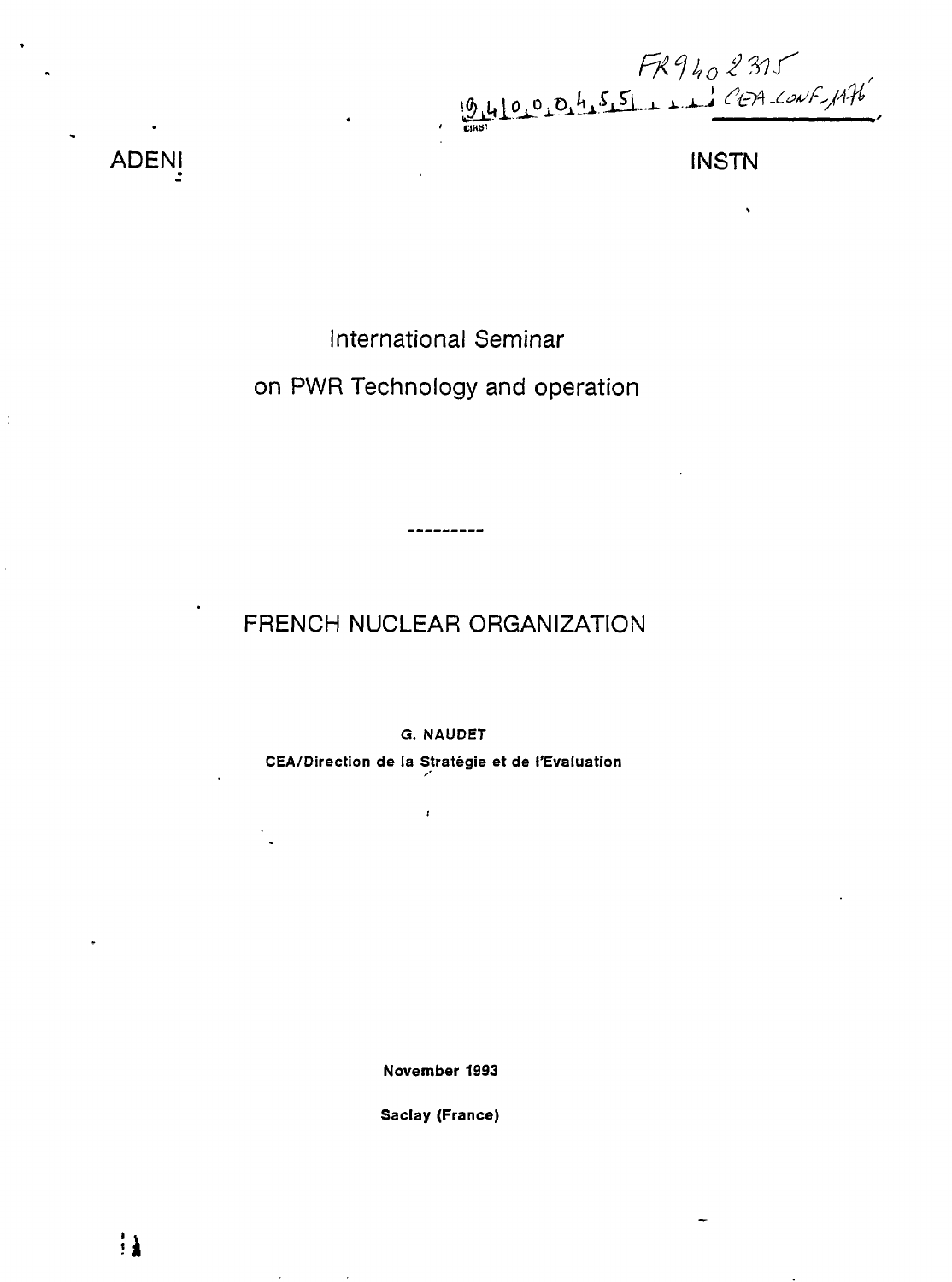#### **FRENCH NUCLEAR ORGANIZATION**

#### 1 - **HISTORICAL BACKGROUND**

2

 $\mathbf{1}$ 

Nuclear energy is an old activity in France since the first international patents related to nuclear power generation were taken in May 1939 by F. Joliot-Curie and his team. The French nuclear activities began in fact in 1945 when the French Atomic Energy Commission (Commissariat à l'Energie Atomique, CEA) was created. At that time this research organism coped with all the technical problems linked to nuclear construction. The first research reactor, ZOE, was operated in 1948, and the first nuclear electricity was produced in 1956, when the graphite-gas-cooled reactor  $G_1$  was connected to the grid.

The CEA implemented all the research facilities, like experimental reactors and hot cells, and carried out the technological studies required by the development of the graphitegas cooled reactors. Six reactors of this type, totalizing 2 300 MWe, were commissioned between 1963 and 1972 in cooperation with Electricité de France (EDF), the state-owned utility.

In parallel, the PWR technology was introduced in France in 1958 when FRAMATOME was created to design PWRs under Westinghouse licence.and also when the CEA developed at that time the NSSS for nuclear submarines.

The first PWR order was received in 1961 for the 300 MWe Chooz nuclear power station, the second in 1967 for the 870 MWe Tihange power station shared with Belgium..

As far as the nuclear fuel cycle is concerned, the CEA was in charge of ensuring the independence of the nation in the nuclear field, and, step by step, has acquired all the necessary expertise from ore to waste . Reprocessing was the option chosen for the back-end of the fuel cycle, for two reasons : it was the best way to manage the radioactive wastes, and plutonium recovering was considered to be necessary to ensure the nuclear fuel supply of fast breeder reactors in the future.

In 1976, the fuel cycle industrial activities of the CEA were transferred to **COGEMA (Compagnie Général» des Matières Nucléaires),** a wholly-owned subsidiary of the CEA, through the holding **CEA-industrie.**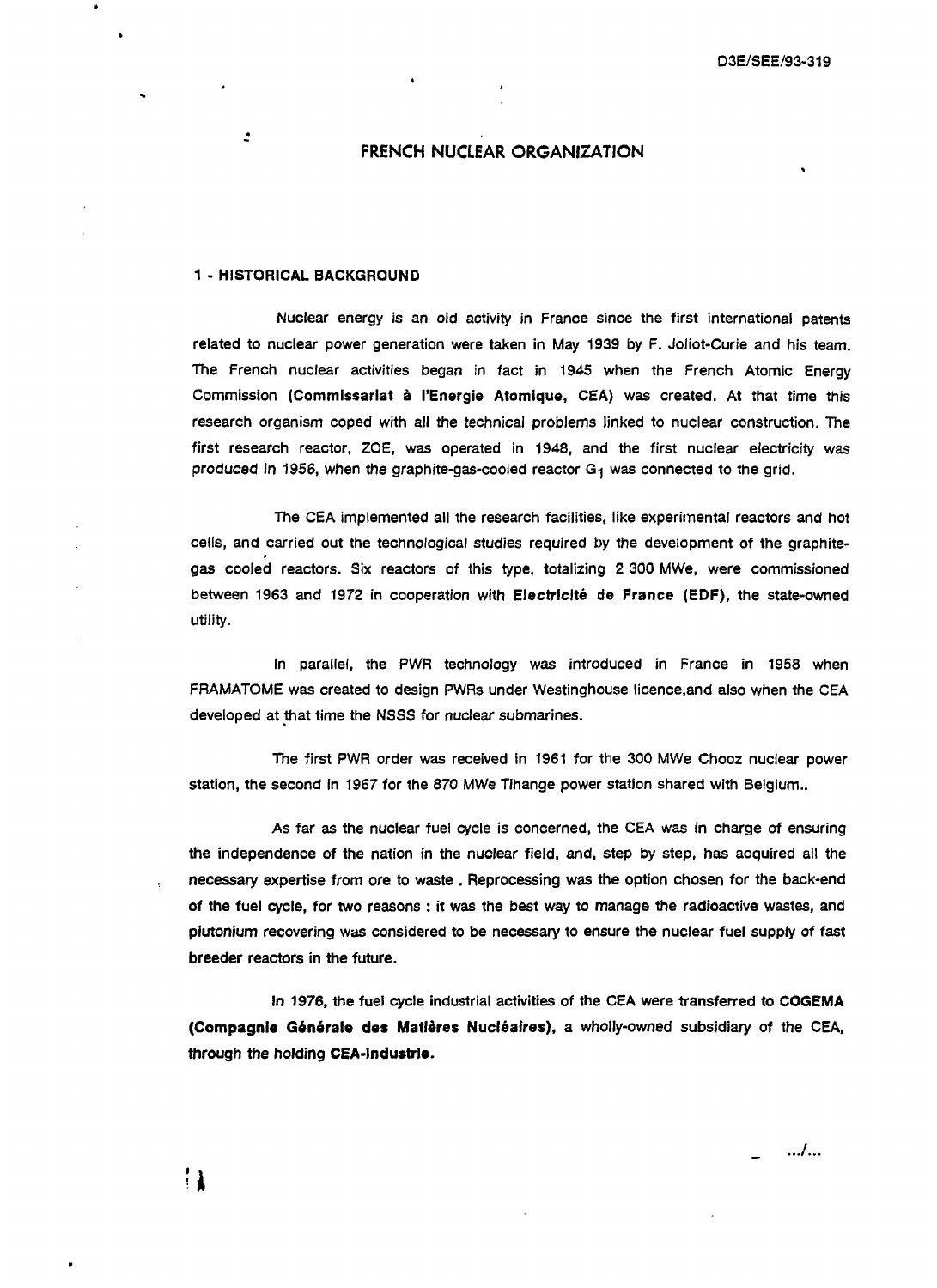From 1970 to 1973 EDF ordered 6 x 900 MWe PWR units which were expected to be more profitable than GCRs. In 1972 FRAMATOME acquired Le Creusot and Chalon " factories, and became manufacturer as well as designer.

So, in 1974, when the first oil shock entailed the ordering of the first EDF multiunit contract, covering sixteen 900 MWe PWR units, the main components of the French nuclear organization already existed.

#### 2 - THE FRENCH ORGANISATION FOR NUCLEAR INDUSTRY

The French nuclear organization is characterized by two main features : the small number of firms involved, and the role of the Government. These features are very specific regarding the nuclear organizations observed in other countries. They can be considered as a major reason of the success of our nuclear program.

#### 2-1 - **EOF,** the national utility

Only one utility is involved, and moreover, it is the largest utility in the world. It was created in 1946 as a state-owned company responsible for the main part of power generation and electricity distribution in France, and for the whole of transmission, imports and exports of electricity.

EDF is supervised by the Ministry of Industry and the Ministry of the Economy, Finance and Budget. Investment is financed from EDF's own resources and by public borrowing, subject to government approval.

Regarding conventional and nuclear construction and operation, EDF is in charge of several tasks. .

Engineering and construction are covered by the équipement division (Direction de l'Equipement). First, this division is concerned with preliminary basic studies for new projects and the technical specifications of major components ; in such a way, EDF is in a position for orienting technical choices or ordering R and D studies. Second, this division does its own architect-engineering and project management for site preparation and balance of plant. Third, it is responsible for quality control at manufacturers' works. The staff of this division reached 5 000 in the mid-80s when engineering and building activities were the highest.

**Operation and** maintenance of nuclear power stations as well as coal or gas fired ones is the responsability of a service within the operation and transmission division (Direction de la Production et du Transport).

11

 $\dot{\mathbf{r}}$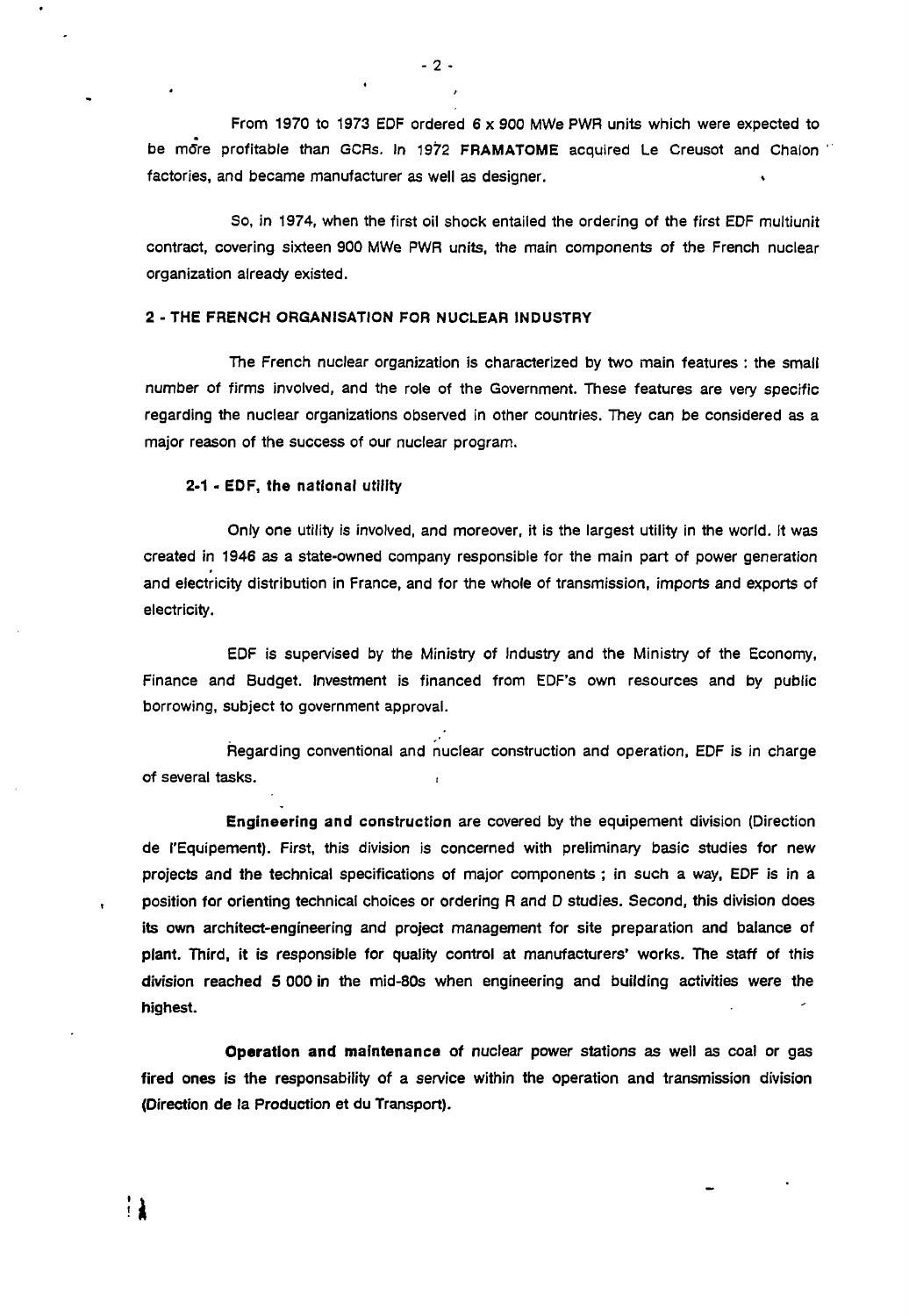This service (Service de Ia Production Thermique, SPT) is also in charge of nuclear safety. But maintenance is now one of its main tasks. One body, set up within SPT, provides repair and maintenance assistance to power plants in real time at the operational level ;it is also concerned with spare parts supply, control of nationwide modification program, provision of special tools and equipment, problem solving and reduction of outage times, and sharing of information between plants. There is also within SPT a group of expert maintenance engineers charged with formulating overall maintenance policy.

Nuclear fuel management is covered by the Service des Combustibles (SC) within the Direction de la Production et du Transport. It is in charge with fuel requirement forecasting, the elaboration of supplying contracts with suppliers, mainliy with CO 3EMA, and the control of fuel quality ; it is also responsible for contracting with ANDRA for the spent fuel and waste management.

EDF's organisation shows some particular features in comparison with most utilities : EOF is in a position to manage all the aspects of implementing and operating a large nuclear power system, and to propose adequate solutions to cope with the constraints and uncertainties of the future.

#### 2-2 - FRAMATOME, the nuclear island manufacturer

FRAMATOME provides a complete range of PWR services from design through manufacture to commisioning and maintenance. Most components and systems, like reactor vessel, reactor internals, steam generator, pressurizer, and in-core instrumentation, are produced in its own factories using advanced production-line. It provides transport, erection, testing and start-up services, with all associated quality assurance and quality control services.

Through FRAGEMA, a FRAMATOME subsidiary (owned 50 : 50 with COGEMA), this manufacturer supplies fuel assemblies for first core and reloads as well as control rods, burnable poison rods.

Maintenance and off-line servicing of PWRs ... an increasing activity of FRAMATOME. In this field, it can be mentioned devices to reduce worker exposure, nondestructive testing, steam generator replacement, and personnel training. For this purpose, FRAMATOME is part owner of several specialist maintenance companies in France, like **STMI (Société des** Techniques **en** Milieu Ionisant), and in foreign countries, in Spain and United States.

The shareholders of FRAMATOME are the ALSTHOM group (44 per cent), CEAlndustrie (36 per cent), the bank CREDIT LYONNAIS (5 per cent), EDF (10 per cent), and the company's employees (5 per cent).

 $-3 -$ 

∺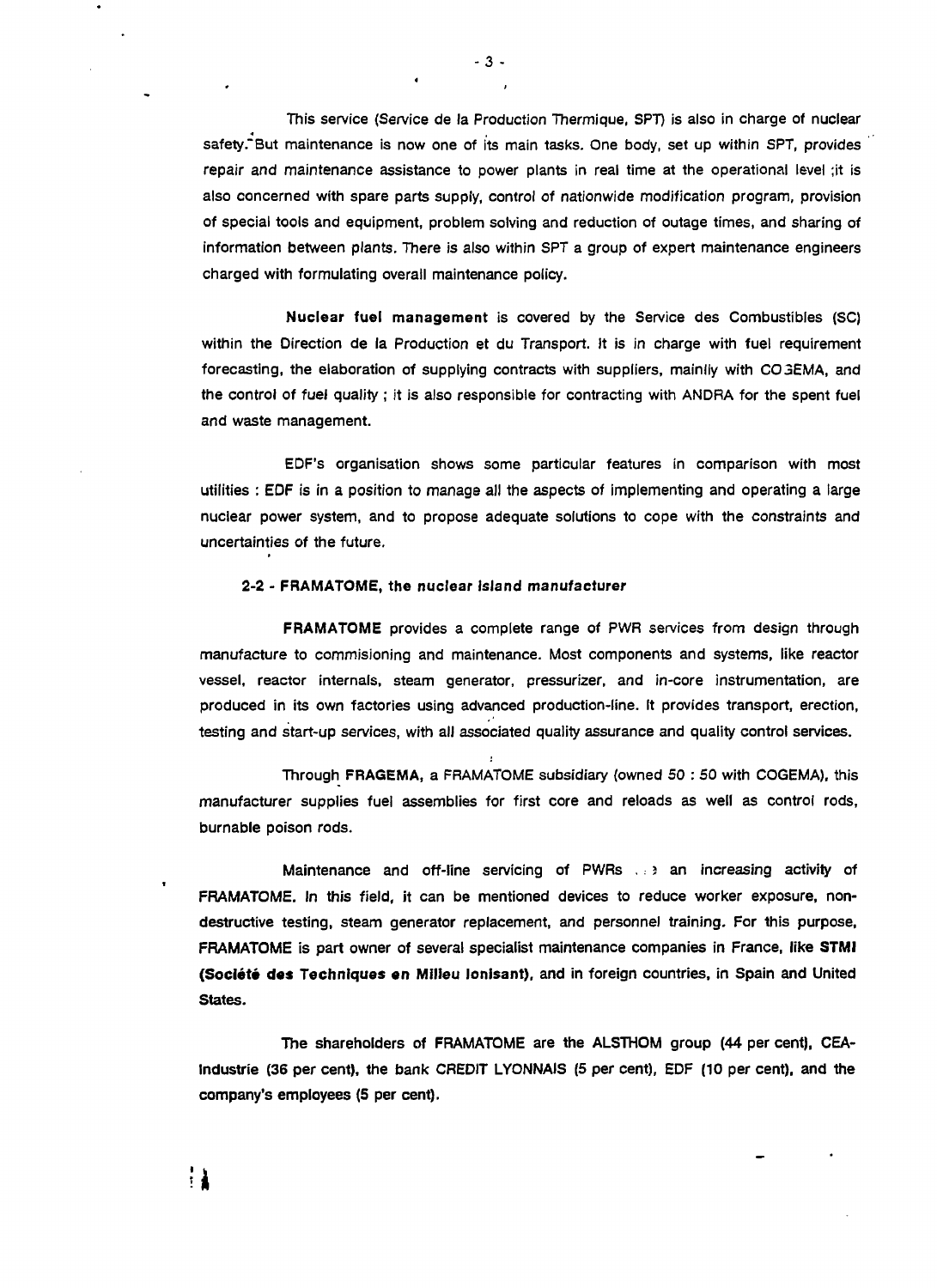**2-3 - GEC-ALSTHOM the manufacturer of turbine-generators and electrical equipment**

**GEC-ALSTHOM,** part of the group ALCATEL-ALSTHOM, is the well-known international firm in the field of energy and transportation. As far as PWRs are concerned, this firm is the only French manufacturer of turbine-generators, electrical equipment, and other equipment of conventional island like heat exchangers and condensers, and also the related plant instrumentation and control systems.

GEC-ALSTHOM's experience and R & D facilities have enabled it to develop the Arabelle turbine-generator for the  $N_4$  - PWR series, characterized by a higher output than the earlier models. This company provides also the maintenance of conventional island with the related quality assurance and quality control services.

#### **2-4** - **COGEMA, the fuel cycle supplier**

11

Policies implemented by successive governments over 40 years have produced a matrix of companies covering all aspects of the fuel cycle. Nowadays all these companies are owned, outright or in part, by COGEMA, the wholly-owned subsidiary of CEA-industrie.

The role of **COGEMA** is essentiel to ensure the security of nuclear fuel supply, for all the steps of the fuel cycle.

So, in **the mining sector,** COGEMA has both mining operations in France, and shares in mining companies in Africa, in Canada and United States.

lri the **conversion and enrichment sector,** COGEMA through **COMURHEX** performs uranium conversion for the gaseous diffusion enrichment plant of **EURODtF,** which is a multinational company (COGEMA 51.5 per cent, plus Italy, Spain and Belgium).

**Fuel fabrication** for PWRs is covered by **FBFC (Société Franco-Beige de Fabrication de Combustibles),** shared between COGEMA and FRAMATOME ; the fabrication **of fuel-rod tubing is provided by ZtRCOTUBE, owned by FRAMATOME.**

**Reprocsssing of** PWRs **spent fuel is undertaken in the two La Hague plants. The first one UP2 is devoted to EDF fuel and its current capacity of 400 t/y will be extended to 800 t/y ; the second one UP3 (800 t/y) is in operation for reprocessing of LWRs fuel from foreign utilities. COGEMA operates these two plants, including the vitrification of high-level radioactive wastes. SGN (Société Générale Nucléaire),** a subsidiary **of COGEMA, deals with the desing and engineering of reprocessing plants ; it is involved in the construction of the Rokkasho-mura reprocessing plant in Japan.**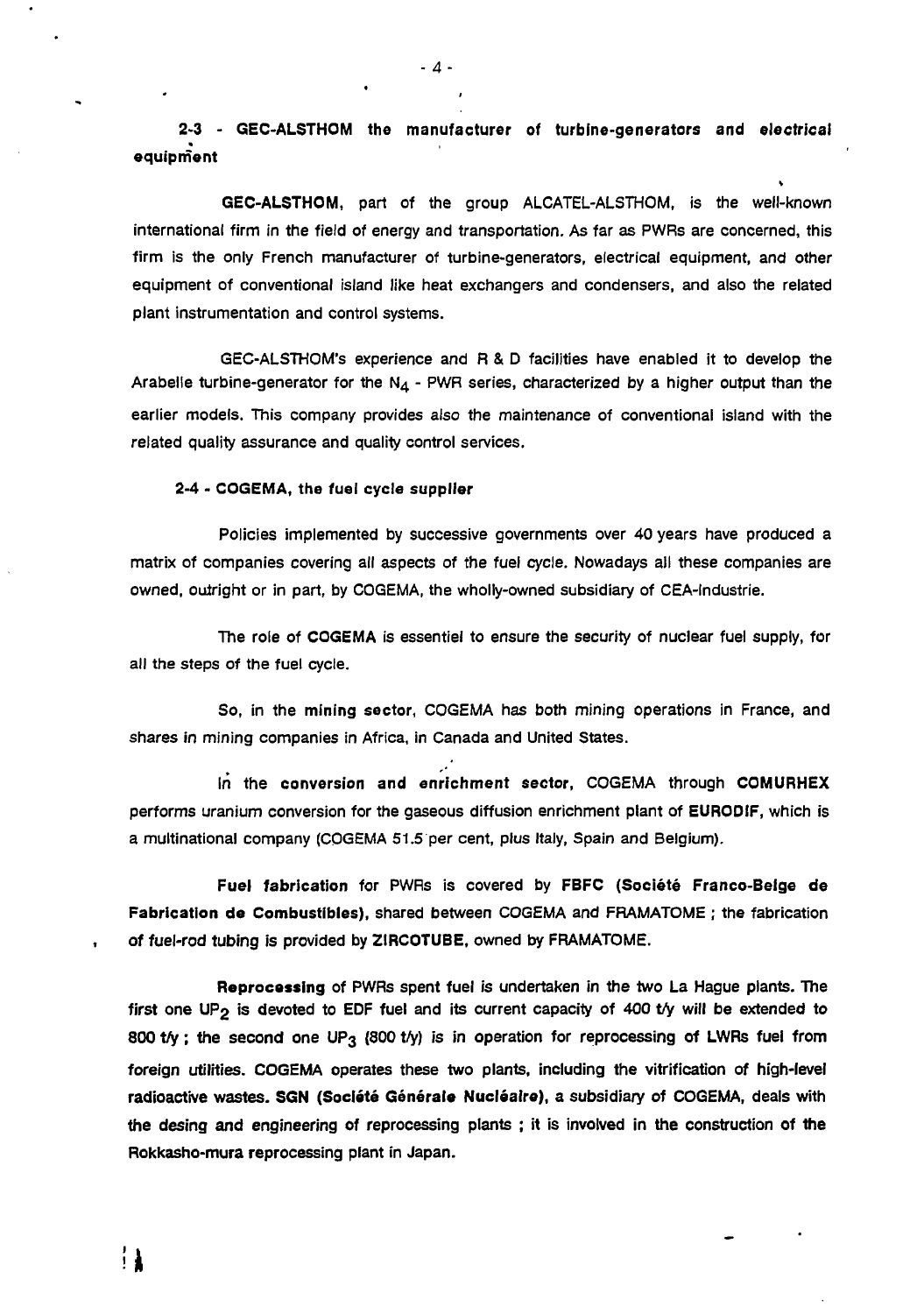#### **2-5 - ANDRA, the nuclear waste agency**

Created in 1979 as a special agency within the CEA, **ANDRA (Agence Nationale pour la Gestion des Déchets)** is nowadays a state-owned organization apart from the CEA. Its task is to establish standards for waste management, to develop and manage disposal site. For example, ANDRA designed, and now operates the Aube Center repository for low-level wastes. In the near future, ANDRA will investigate four sites with different geological conditions suitable for a deep underground repository for medium and high level wastes.

**- 5 -**

#### **2-6** - **The CEA, the R and D organism**

The CEA is responsible for R and D into both the civil and military applications of nuclear power. While the main thrust of its civil activities is towards new processes for future applications, it has continued to be closely involved in the industrial program longer than similar bodies in other countries.

The **CEA (French Atomic Energy Commission)** is under control of the French government. For its civil activities, it is funded by the Ministry of Industry and from its own resources resulting from research studies undertaken on behalf of nuclear industries and EDF. The total R and D expenditures concerning nuclear energy were broken down in 1991 as follows :

| - reactors and fuel assemblies            | 30 per cent |
|-------------------------------------------|-------------|
| - fuel cvcle                              | 43 per cent |
| - radiation protection and nuclear safety | 27 per cent |

In the definition and implementation of the R and D programs, there is close cooperation between the partners in the industry : CEA, EDF, FRAMATOME, COGEMA, ANDRA. As far as funding is concerned, the general idea is that the government pays for the long-term or medium-term research, and industry pays for the research it needs directly for the existing or under construction plants and facilities. With PWRs the objective is both to achieve reduced investment and operating costs in existing and new units (including life extension to 40 years **or more), and to make** plants still safer.

**Two** examples can be given in this **field.** The **first one** concerns **a test loop which** has been built for the study of thermal-hydraulic and vibration in the N<sub>4</sub> steam generators. The **second one is related to another loop developed for studying thermal-hydraulic behaviour during small and medium breaks in the coolant system.**

**PWR fuel performances have been improved with the help of CEA R and D teams and their testing facilities (testing reactors, hot cells, laboratories) in cooperation with FRAMATOME and FRAGEMA. So, an advanced PWR fuel assembly, AFA, has been developed ; besides, the current 33,000 MWd/t burnup has been raised to 42,000 MWd/t and perhaps**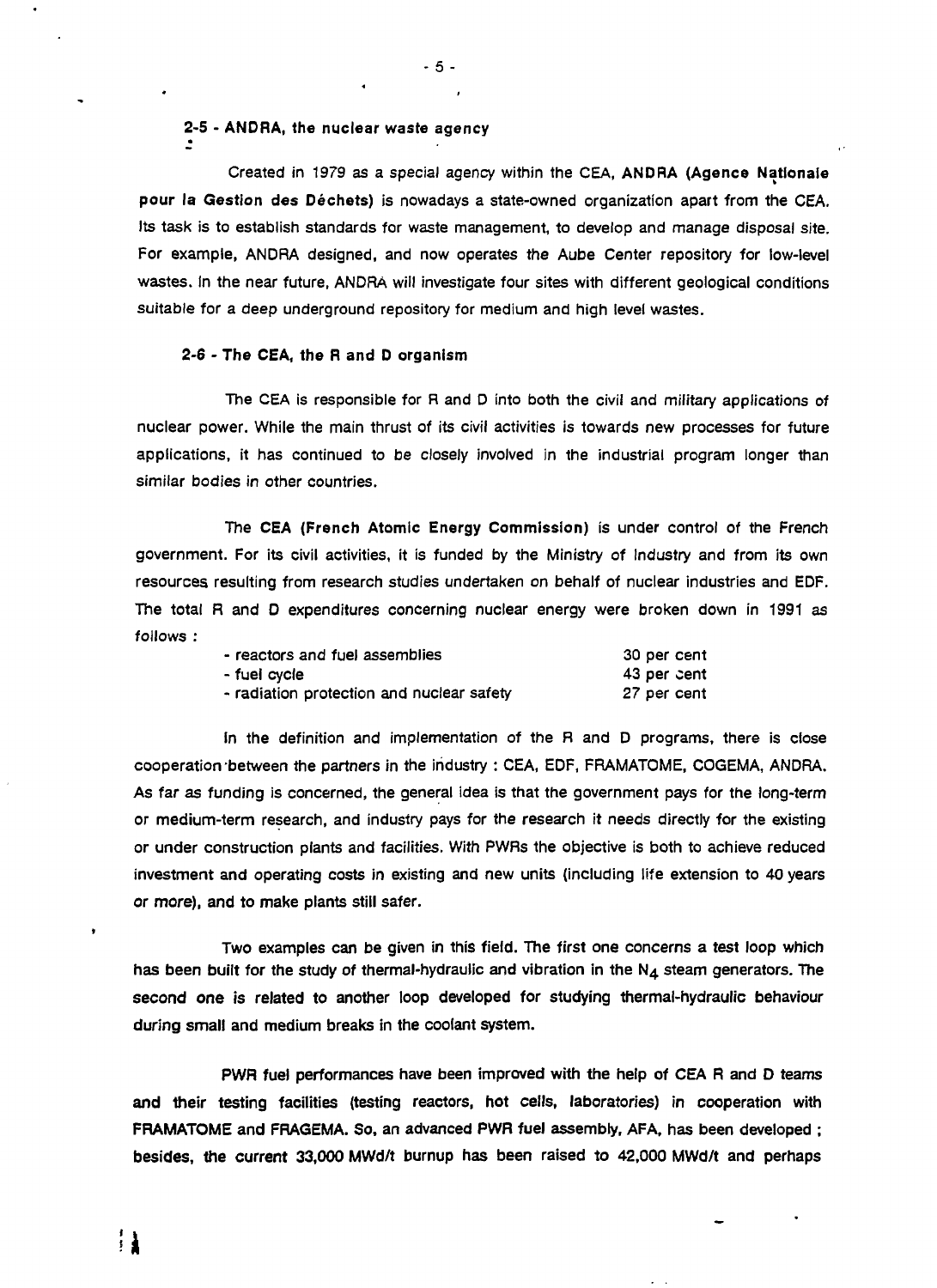more in the future, as envisaged with the new fuel assembly X1. Besides, MOX fuel has been developed. All these developments concern new fabrication process, irradiation tests and neutronic calculations. »

Within the fuel cycle, the main research program is devoted to Atomic Vapour Laser lsotopic Separation (SILVA) which has been chosen to replace the gaseous diffusion used in the Eurodif plant.

Reprocessing technology for LWRs, MOX fuel and FBR fuel is expected to be improved in a new laboratory complex (Atalante) which must be in operation in the mid-90s. Particular attention will be given to the reduction of effluents and wastes in reprocessing.

A large research program, recently launched by the CEA, consists in separating the actinides (long life radioactive waste) from fission products during reprocessing ; the final objective is to transmute them into fission products by in-core irradiation either in PWRs or more likely in LMRs.

Safety activities within the CEA are covered by **IPSN (Institut de Protection et de Sûreté Nucléaire),** the role of which will be precised later on in 3-2.

#### **2-7** - **Favorable consequences of the French nuclear organization**

The small number of actors, a single manufacturer in each industrial field (boiler, electrical equipment, and fuel), a single and large utility, a large nuclear R and D organism, the choice of only one reactor technology (PWR), and, in a lesser extent, the choice of only one enrichment technology (gaseous diffusion), are the main reasons of the success of the French nuclear program.

This effective industrial structure presents many advantages. It facilitates the definition of clear tasks for all the actors and the setting-up of good links between them. It permits a rigorous policy of standardization, the benefits of which are too well-known to be **presented here** ; **it** is **to be** stressed upon that the very low nuclear generating cost in France **mainly** results **from** this policy. It permits also a good operating experience feedback **to improve both the** availability of the existing nuclear power system, and the design of the future **projects.**

**A major consequence of the very good cooperation between EDF, FRAMATOME and the CEA,** is **the** assimilation **and** mastery of **PWR** technoigy by French industry which has **gradually improved NSSS design,** so **that** in **1982** the FRAMATOME licensing agreement with **WESTiNGHOUSE was replaced by a high-level technical cooperation agreement. Recently, a new reactor model, the 1,450 MWe N4, has been** developed by **FRAMATOME** and is **a** wholly **French design.**

11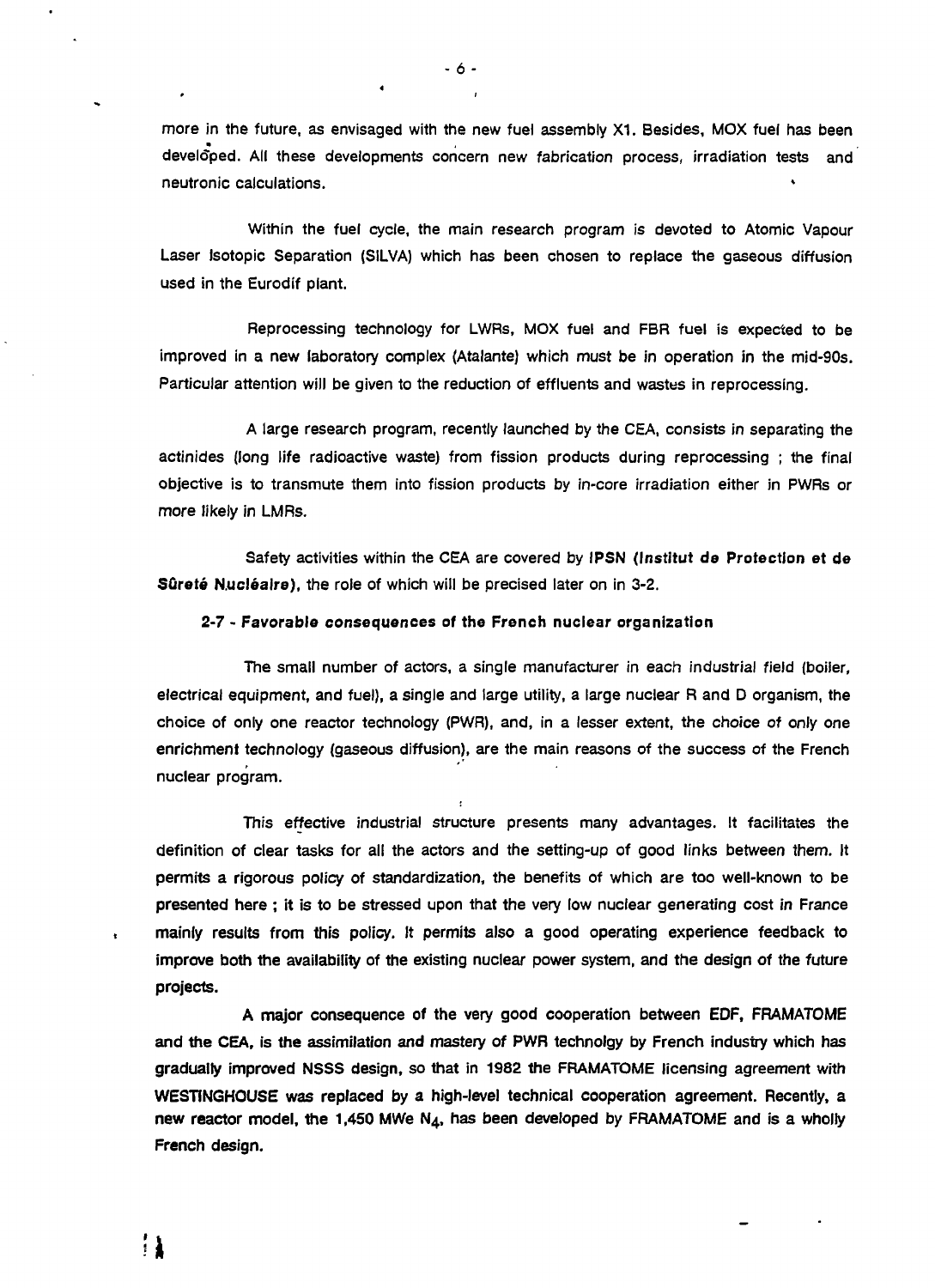#### **3 - THE ROLE OF GOVERNMENT AND PUBLJC AUTHORITIES**

**# ;**

 $\cdot$ 

**- 7 -**

#### **3-1 - State control over nuclear decision making** %

France has a long history of centralized state control and planning, especially in the energy sector which is condidered as a major concern due to the lack of its domestic energy resources. Successive governments have seen the nuclear program as an essential part of a clear economic and political strategy to secure energy independence and to improve the performance of the economy as a whole. Strategic considerations have maintained their influence on decision making much longer than in other countries with nuclear programs.

This explains that in the nuclear sector, as in other energy sectors (oil, gas and coal), the main companies, like EDF or COGEMA, are wholly state-owned ones although they are managed as private firms ; their general manager is appointed by the government, their strategy is supervised by the Ministry of Industry. Other companies are partly state-owned, like FRAMATOME through the shares of the CEA, EDF and CREDIT LYONNAIS, totalling 51 per cent..

. In order to reinforce its nuclear policy, the government brought about several times major changes in the structure of the industry. For instance, it convinced very recently PECHINEY to sell its nuclear activities both in the conversion sector and the fuel fabrication sector to COGEMA and FRAMATOME ; so, there are now only two nuclear suppliers in France, the structure of nuclear industry is clearer and more integrated.

At the very beginnings of the French nuclear program, as early as 1954 and up to 1979, an advisory comittee (CC. PEON)'' used to be held upon request of the Ministry of Industry, to give the government advice upon the nuclear program expansion. It gathered all the Ministries involved, all the nuclear manufacturers and suppliers, EDF and the CEA, and delivered recommandations. Finally, orders concerning nuclear power plants as well as fuel cycle plants were submitted to government approval.

#### **3-2** - **Safety and licensing organization in France**

Technical nuclear safety aims at prevention of accidents **and** limitation of their **consequences ; it also includes technical provisions devoted to ensure normal operation of installations without** excess radiation exposures **of** workers **together with optimized radioactive waste production and management.**

**Basically, responsabilities for technical nuclear safety in France are as follows :** 

**- public authority sets general safety goals,**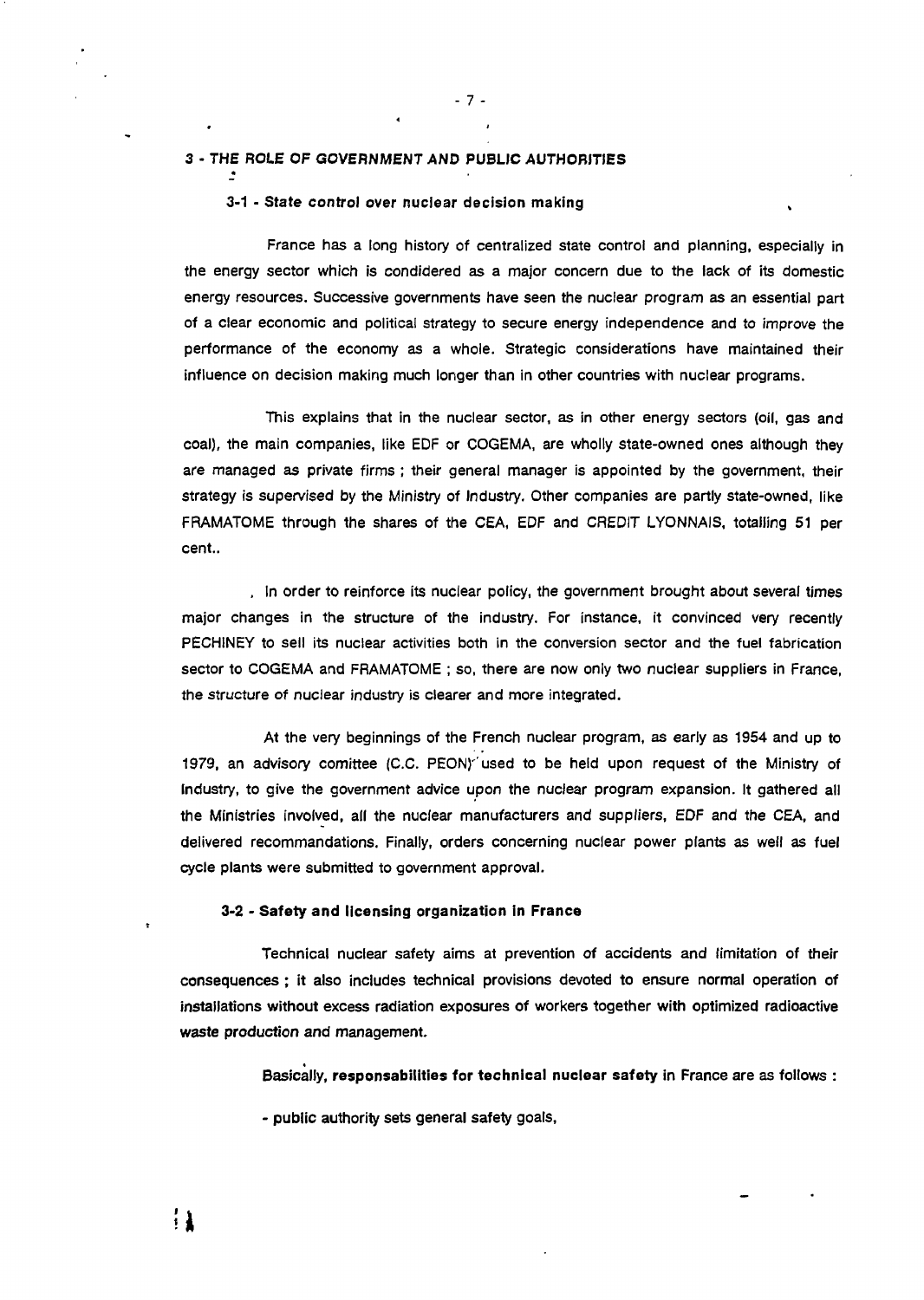- operators propose technical provisions to achieve those goals,

- public authority check those provisions to verify they are actually satisfying : this is safety analysis,

- operators implement approved provisions,

•

- public authority, through inspections, check installations to verify technical provisions are correctly implemented.

At last, parliamentaries, when they seek it useful, check the whole procedure for information purposes.

The public authority in charge of nuclear safety is DSIN (Direction for the Safety of Nuclear Installations) which is dependent on the Minister in charge of Industry and is also at the disposal of the Ministry in charge of Environment ; for all technical expertise works it relies on technical support of IPSN (Institute for Nuclear Protection and Safety) briefly described here after ; besides, in regions where nuclear installations are built, specialised nuclear divisions have been set up within the regional administration ; they also include inspectors who work together with the national ones. In case of an accident, DSIN, with IPSN support, gives technical advice to the Prime Minister, while the nuclear division in the concerned region gives advice to the Prefet.

The IPSN, which is part of the CEA, is in charge of the research, studies and technical work related to radioprotection and nuclear safety on behalf of the ministerial bodies and organisms involved in order to contribute to the definition of actions in these fields for further application by the department in charge.

Besides, the SCPRI, Service Central de Protection contre **les** Rayonnements Ionisants (Central Service of Protection against Ionizing Radiations) is the public authority for radiation protection : it is in charge of the dosimetry surveillance of workers exposed to ionizing radiation, and responsible for the monitoring of effluent releases and for the radioactive environment for the whole national territory.

The coordination of relevant administrative actions for all aspects of nuclear safety and protection is secured by the **Comité Interministériel pour la Sécurité Nucléaire {Interministerial Nuclear Safety Committee).** The committee's general secretary has power **to** check that safety measures are being applied by the ministries and other bodies in the industry.

Regarding nuclear safety, the liconsing procedures mainly include several steps :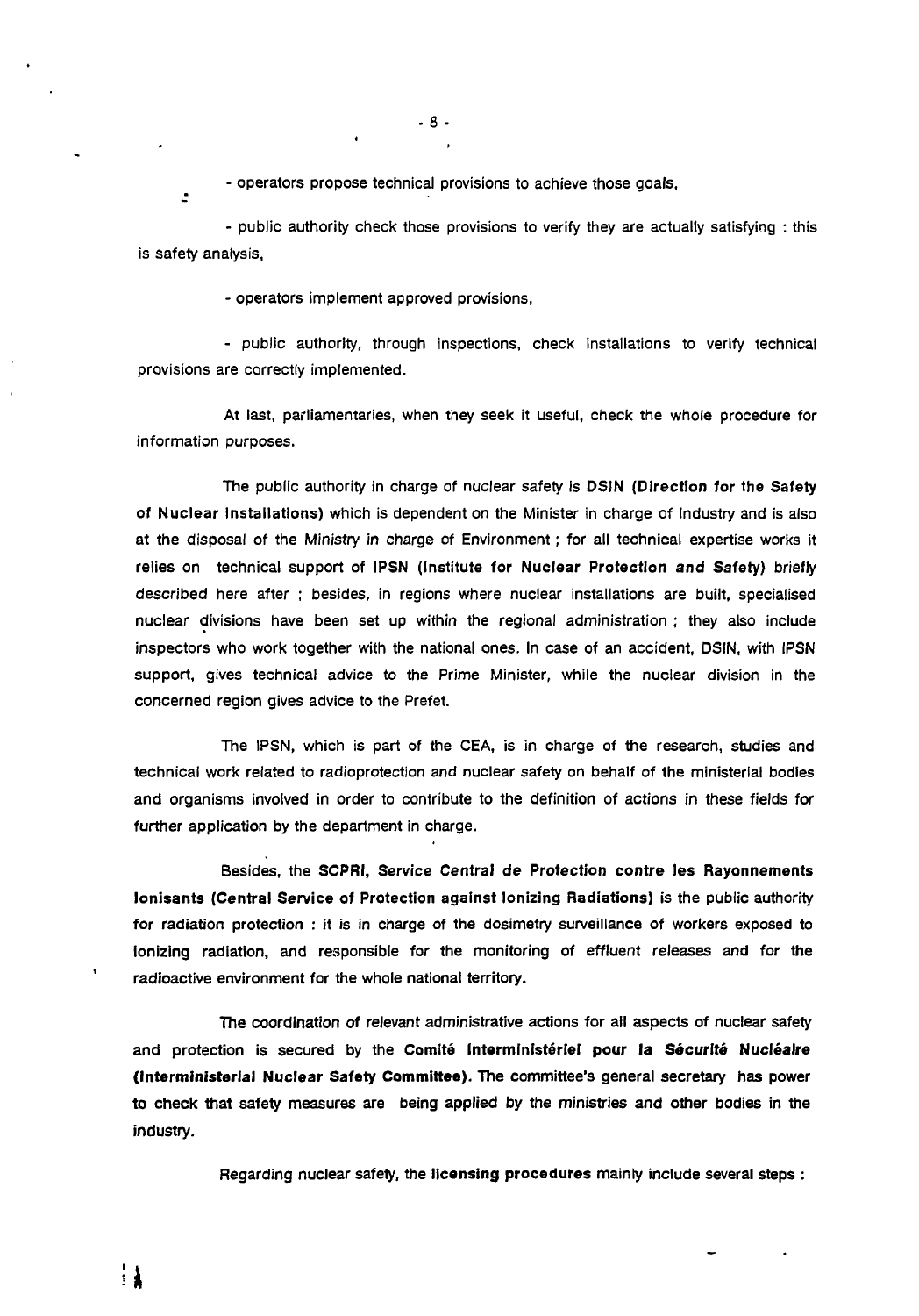- public inquiry on the environmental and local safety measures : a Déclaration d'Utilité Publique, DUP, is made for the site.

- construction license of the nuclear plant : a preliminary safety report is presented by the operator to Ministries in charge of Industry and Environment ; it describes main design features of the plant : IPSN carries out the analysis of the report, and, based on this analysis , a Group of experts, the "standing group", gives its advice to the Ministers who, then, issue a draft bill ; advices of CIINB (lnterministerial Commission for Basic Nuclear Installations, composed of representatives of various Ministries) and of Ministry in charge of Health are requested : the construction license decree of the plant can then be issued.

- operating license of the nuclear plant : based on a provisional report of the operator, describing the plant as it has been realised, and based on the analysis of IPSN and on the advice of the standing group, an authorization is first given by Ministries in charge of Industry and Environment to start up the plant ; after the tests period, a final report presenting the results of those tests is issued by the operator, analysed by IPSN and results in an advice of the standing group : both Ministries can then give the final operation license ; this authorization must occur within a delay given in the construction license decree.

Besides, special procedures are set up for :

- licensing of the pressure vessel : this procedure, typical of French regulation, applies to every pressure vessel.

- licensing of radioactive liquid or gazeous effluent releases.

 $\cdot$ 

#### 4 - CONCLUSION

: 1

The French nuclear organization has proved to be effective for the way in which the various aspects, from finance to the training of engineers and technicians, have been integrated and co-ordinated between all the involved bodies of the industry and Public Authorities. This is all the more remarkable because most nuclear power plants and fuel cycle plants were implemented within around ten years.

It always must be reminded, when the technical and economic performances of the French nuclear program are presented, that a good organization is the prerequisite condition of such a success.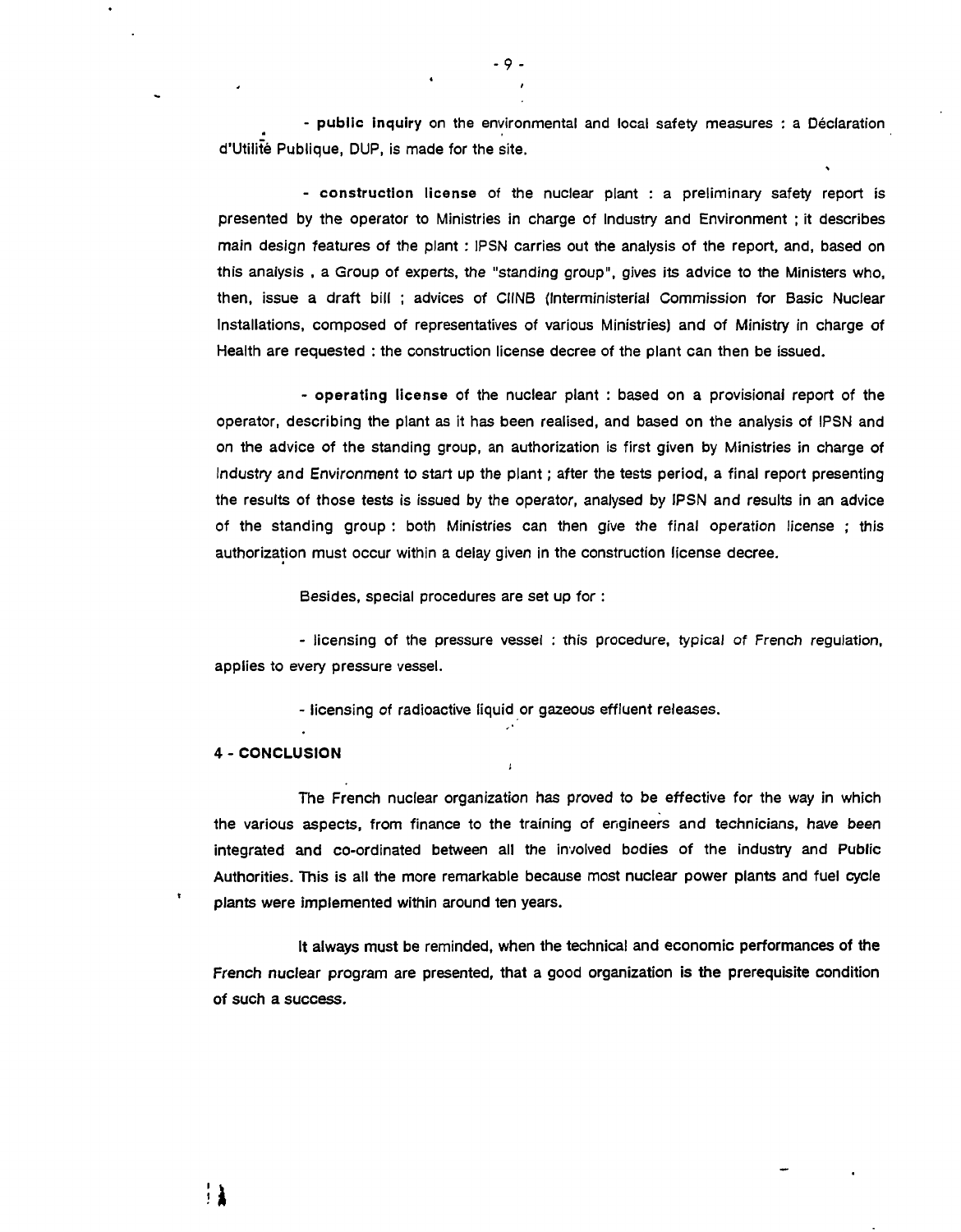

 $\mathcal{A}^k$ 

 $\bar{\mathcal{A}}$ 

**FRENCH NUCLEAR PROQRAM : MAIN ACTORS**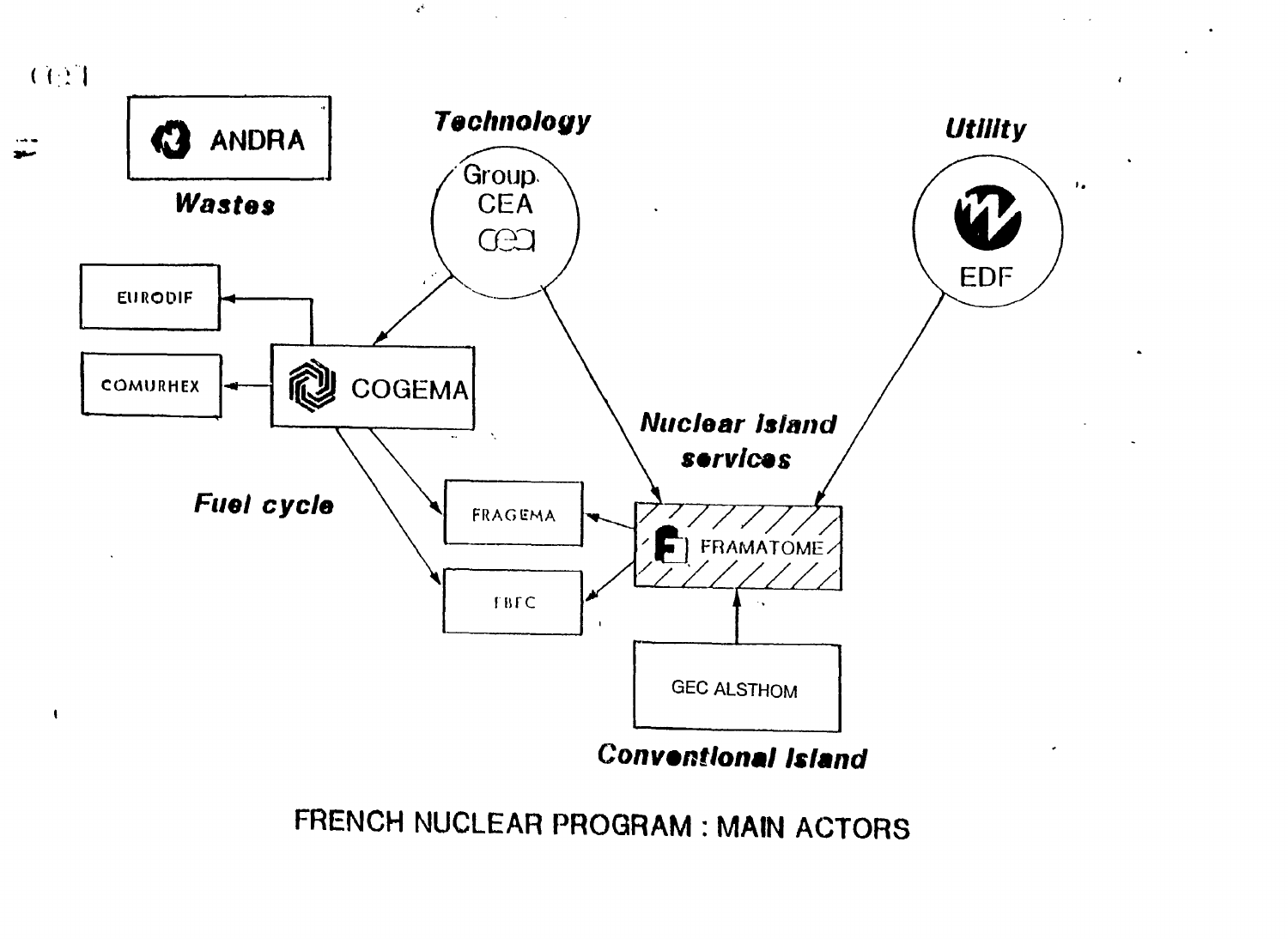

 $\Delta$ 

 $\mathbf{I}$ 

 $\mathfrak{F}$ 

 $\mathbf{r}$ 

 $\frac{1}{2}$  .  $\frac{1}{2}$ 

 $\tilde{\mathcal{L}}_{\mathcal{L}}$ 

 $\mathbf{r}_\bullet$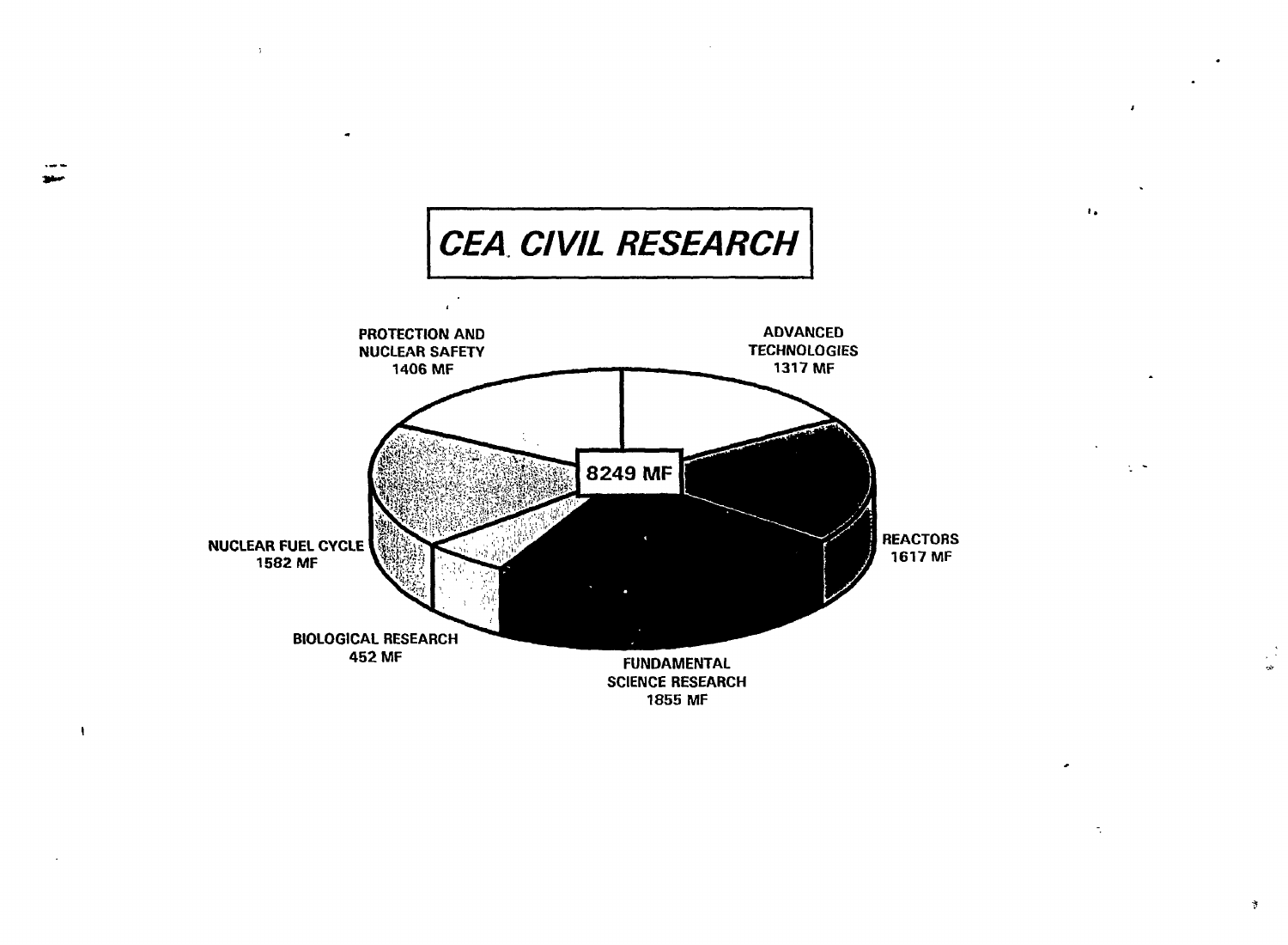# **TECHNICAL NUCLEAR SAFETY**

**Who is responsible ?**

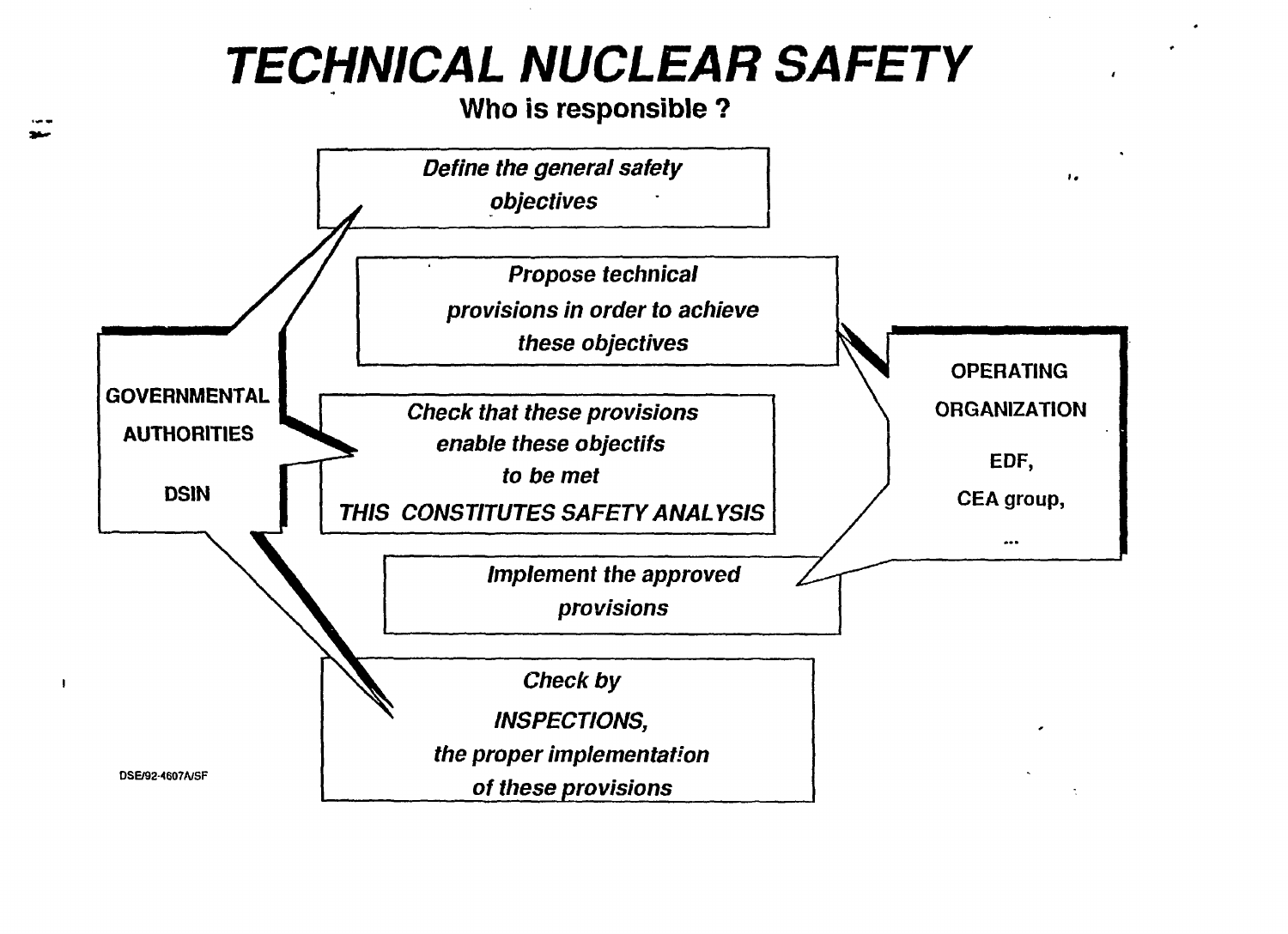

**DSE/92-4608À/SF**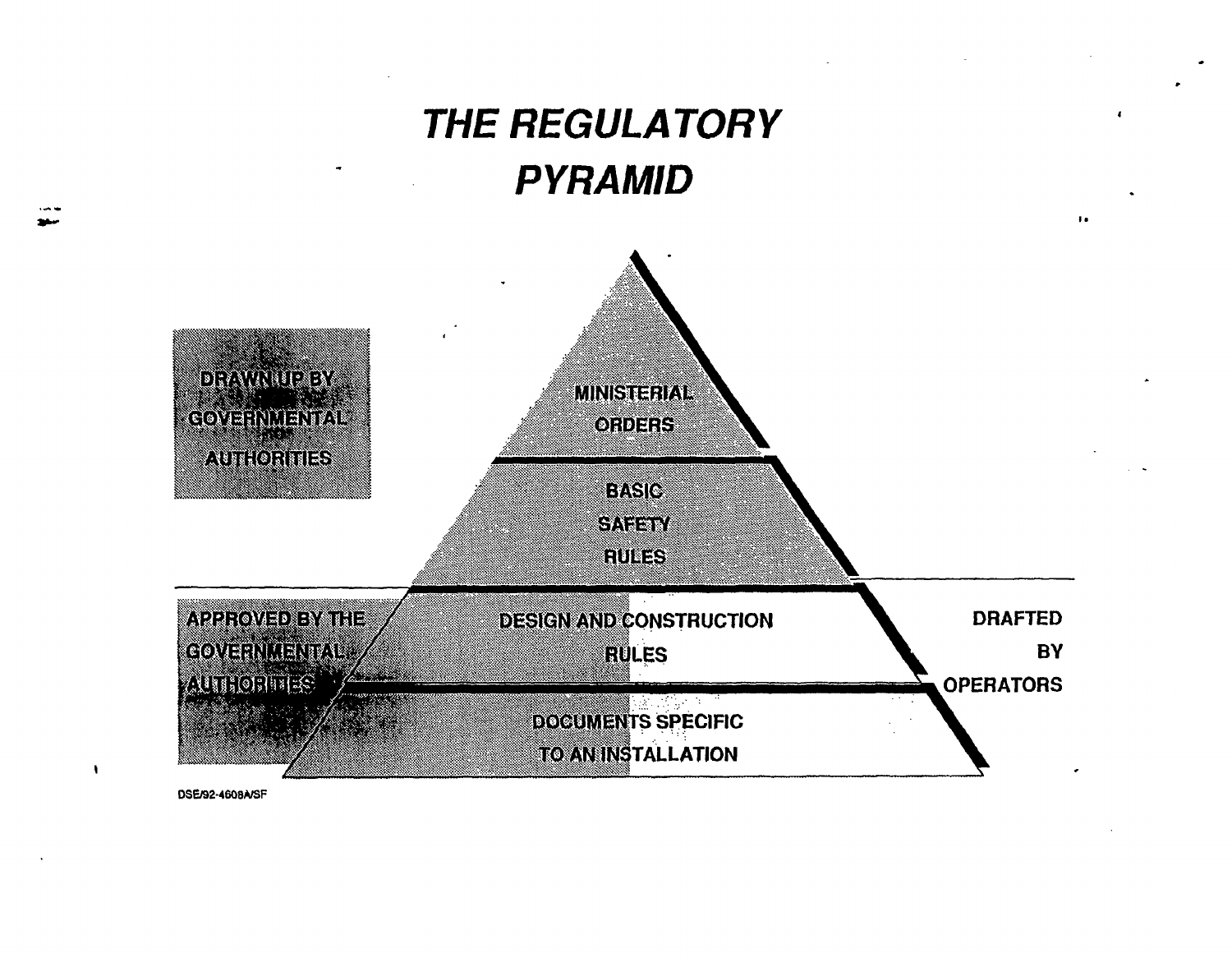## **TECHNICAL NUCLEAR SAFETY IN FRANCE**

 $\overline{1}$ 

**f**

#### ANALYSIS AND ASSESSMENT OF THE SCIENTIFIC AND TECHNICAL CHOICES



**DSE/92-4597A/SF**

 $\blacksquare$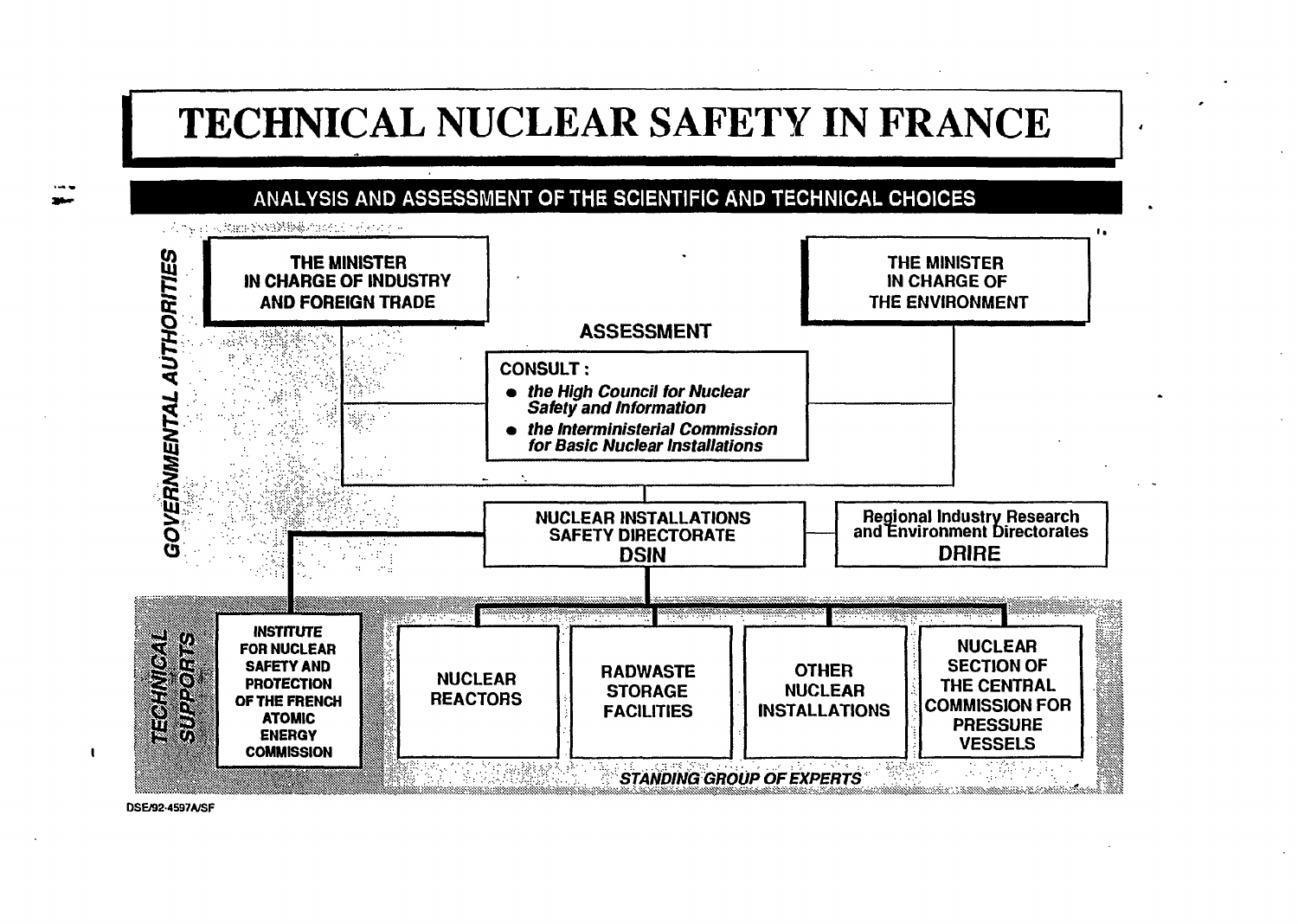## **BASIC NUCLEAR INSTALLATION OPERATING LICENSE PROCEDURE**

 $\overline{z}$ 



*DSB92-4603A/SF*